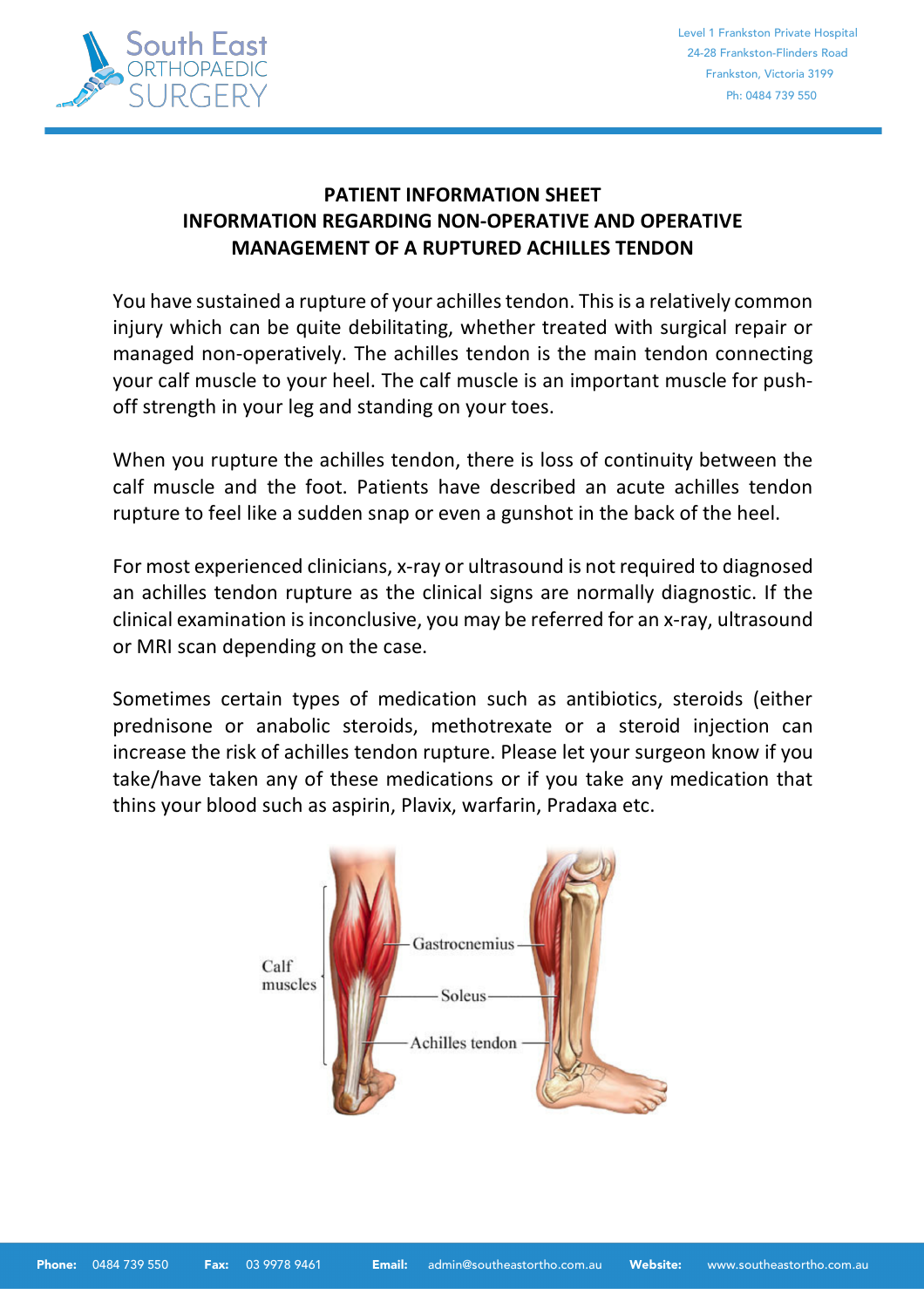

There are two methods of treating an achilles tendon rupture: operatively and non-operatively.

An operation involves a general or spinal anaesthetic. A tourniquet is applied to your leg to stop the blood flow around the operative site. An incision generally ranging from 3cm to 6cm in length is made over the back of the heel in the area of the achilles tendon. The tendon edges are opposed and sutured together with intra-substance sutures and reinforced with a smaller suture. The paratenon, or soft tissue envelope around the tendon, is then repaired if possible and the skin closed with sutures. You will wake up in a plaster cast with your foot pointed down. You will be non-weight bearing for two weeks, then transition to a boot and will start to weight bear with a heel raise in the boot for a further four weeks. Six weeks following surgery, you will see your surgeon and will gradually decrease your heel raise by 1cm each fortnight. The aim is to gradually stretch the tendon and have a neutral ankle three months following surgery. You will see a physiotherapist two weeks post-operatively once the wounds have healed to commence a rehabilitation program.

Non-operative management involves weight bearing immediately in a boot with a 3cm heel raise. You will commence physiotherapy once you have seen your surgeon and a decision has been made for non-operative management. You will weight bear in the boot with a heel raise for six weeks following the date of the rupture, and increase. You will see your surgeon again six weeks after your injury and the heel raise will be reduced by 1cm each fortnight. The aim is to gradually stretch the tendon and have a neutral ankle three months following surgery.

If you have not been placed in either a boot with a heel raise or a cast in plantarflexion (ie toes pointing down) within 24 hours following your injury, the success rate of non-operative management decreases as the tendon can be lengthened and may heal in the lengthened position. Your surgeon will ask you at what stage either a boot or a cast was applied as this is important to help determine which treatment method would be more appropriate.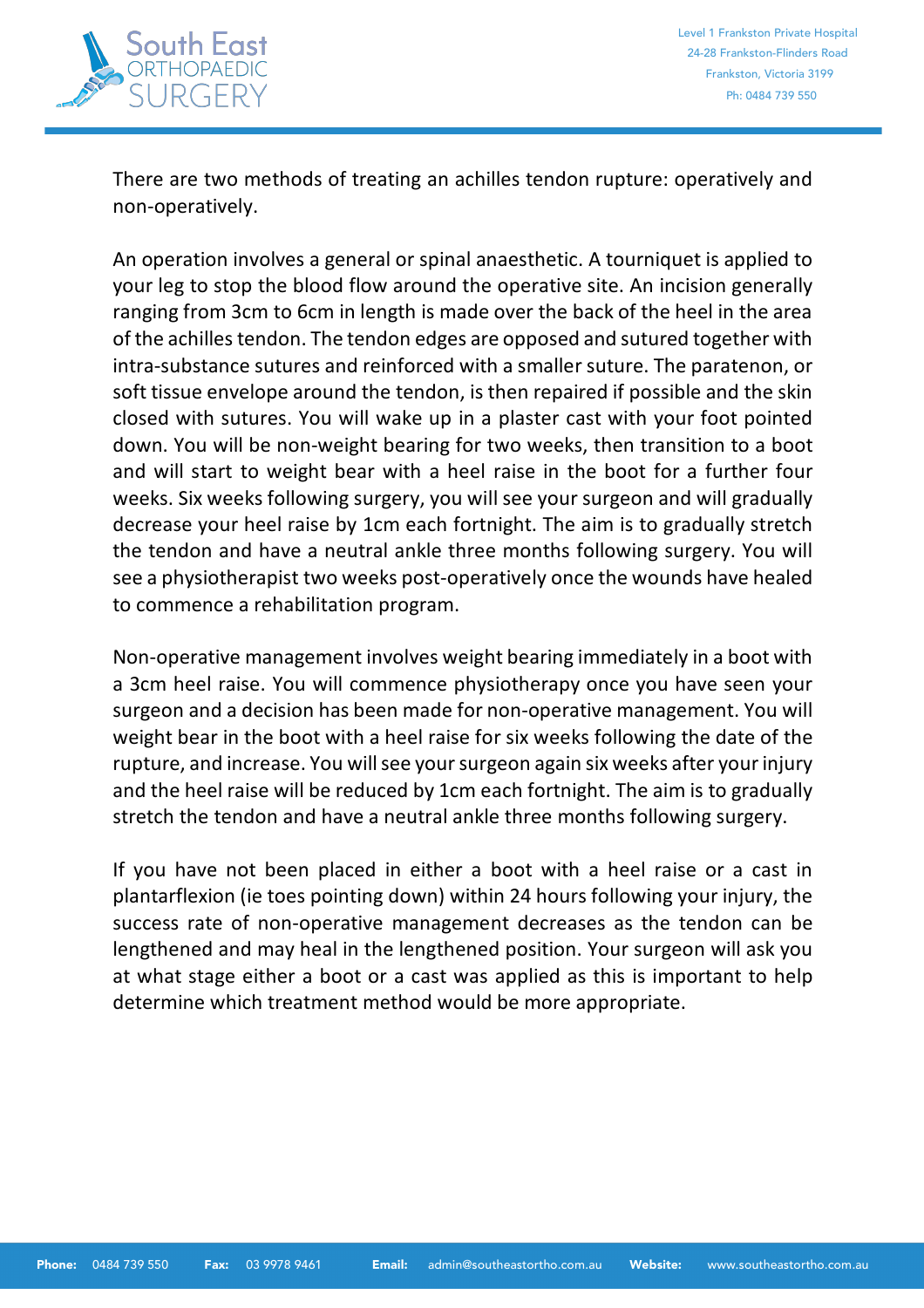



*Cast in plantarflexion*

If you are a smoker**, is strongly advised that you stop smoking immediately** to improve the rate of tendon healing and reduce the risk of infection should you wish to pursue surgical repair. If you do smoke, or have uncontrolled diabetes, your surgeon may suggest surgical repair is not appropriate as the risk of infection is very high.

There are risks and benefits to both treatment options which have been summarised below:

# *Surgical repair*

**Risks:**

# *Infection*

In some studies the infection risk and/or wound problems following surgical repair of the achilles tendon has been reported as high as 25%. In the setting of very severe infection that is at risk to your life, unable to be controlled with surgical debridement or antibiotics, there is a very small risk of an amputation. *Sural nerve injury*

The sural nerve runs around the back of the ankle and is at risk during the procedure, although all measures are taken to avoid damage to it. The nerve supplies the sensation to the sole of the foot and injury may result in permanent numbness to part or all of the sole of the foot.

#### *Blood clots*

You need to be non-weight bearing immediately following surgery to allow the wounds to heal. This can result in pooling of blood to the lower limb which can cause blood clots to your legs which can travel to your lungs. You are at increased risk of blood clots if you take the oral conctraceptive pill, have a history (or your family has a history) of clotting disorders, have had a previous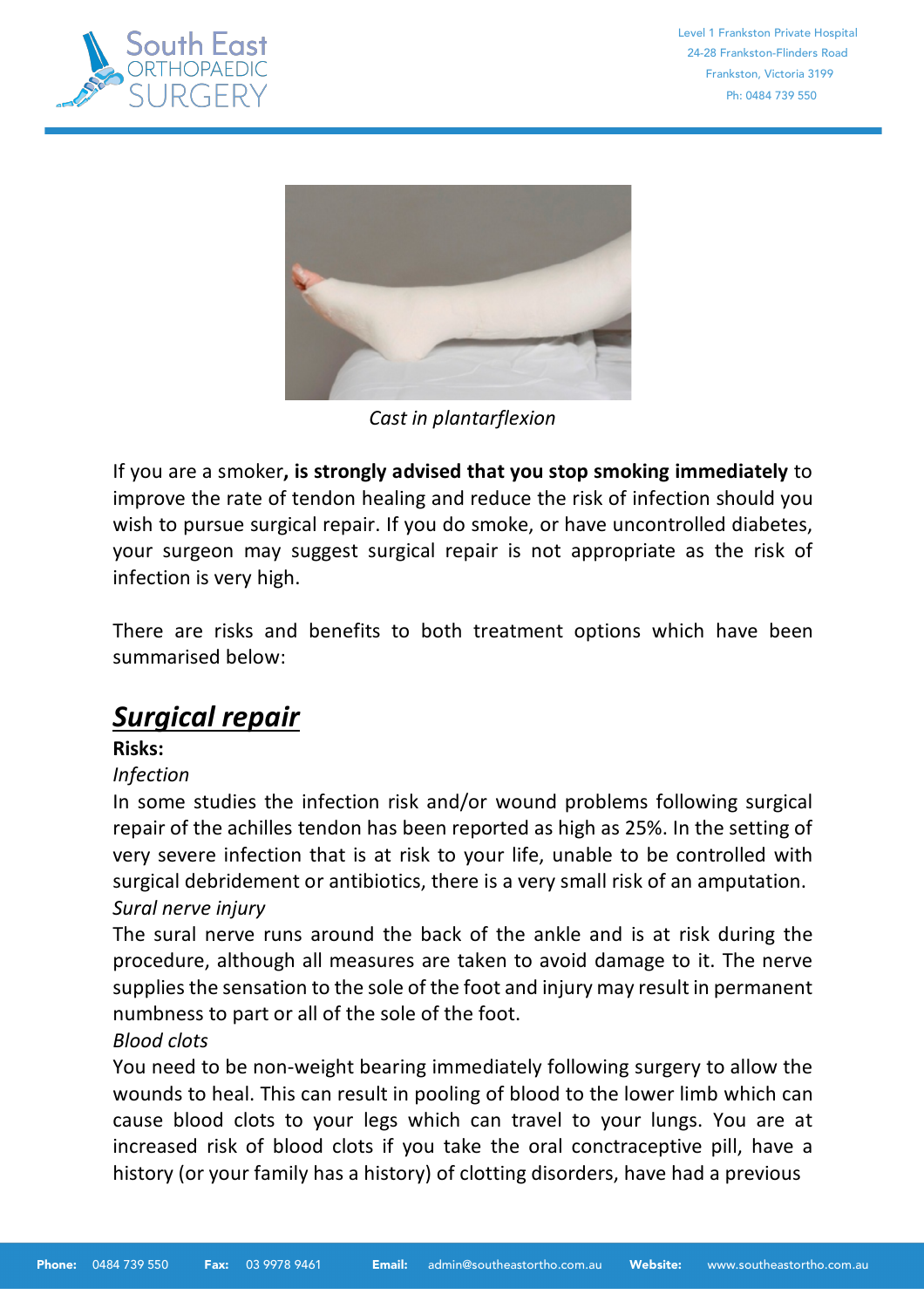

blood clot or you are a smoker. Very rarely a blood clot can cause severe breathing problems or even death.

## *Scarring*

You will have a scar at the back of the heel. Sometimes the scar can become thickened or raised and can irritate the ankle in certain types of shoes, for example high heels that cut into the back of the ankle. The achilles tendon is often thickened and has a different appearance to the other side.

# *Reduced range of motion*

To repair the achilles tendon, it needs to be shortened slightly as the damaged tendon is pulled together. In most cases, this stretches out with time but you may notice a reduced range of motion of your ankle compared to the other side. Very rarely, in the setting of severe shortening and scarring, you may require a lengthening procedure of the achilles tendon.

# *Surgical repair*

# **Benefits:**

### *Reduced re-rupture rate*

It has been demonstrated that patients who undergo surgical repair of the achilles tendon reduce their re-rupture rate to approximately 3%.

# *Increased push-off strength*

Some studies have demonstrated a small increase in push-off strength (approximately 10-15%) with an open achilles tendon repair six months following surgery. There was no difference in push-off strength two years following surgery compared to non-operative management.

### *Reduced risk of functional lengthening*

Surgery essentially shortens the tendon. Functional lengthening can occur when the tendon is elongated, reducing the elasticity of the tendon causing pain and weakness in the calf muscle.

# *Non-operative management*

### **Risks:**

### *Re-rupture*

The re-rupture rate for non-operatively managed achilles tendon is approximately 7%. The re-rupture rate for an operatively managed achilles tendon is approximately 3%.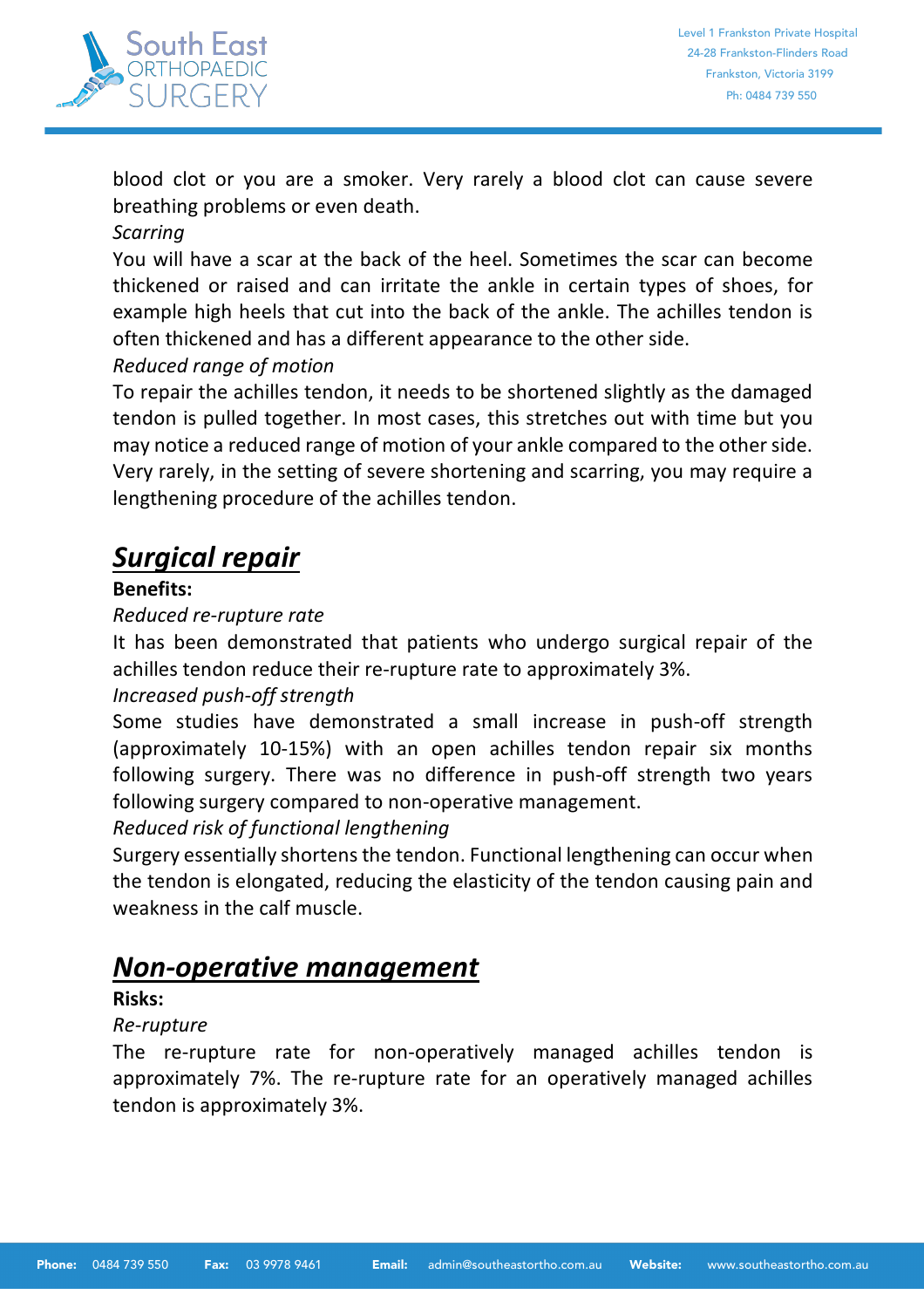

# *Functional lengthening*

If you are treated non-operatively, there is a chance that the tendon could heal in a lengthened position. If this occurs, you can have reduced push-off strength and a sense of fatigue in the calf. Treatment for this condition is an FHL tendon transfer, where a tendon to the big toe is used to replace the achilles tendon. This procedure is normally well tolerated but is a bigger procedure than an acute repair of the achilles tendon.

### *Loss of push-off strength*

Some studies have demonstrated a small decrease in push-off strength (approximately 10-15%) with non-opeartively managed achilles tendon rupture six months following the injury. Most studies demonstrate no difference in pushoff strength two years following surgery compared to non-operative management.

### **Benefits:**

### *Avoidance of surgical complications*

Non-operative management means that you avoid the risks of surgery as mentioned above. You also avoid the risk of a general or spinal anaesthetic. *Early mobilisation*

You will be able to weight bear earlier as there are no wounds that may require a period of non-weight bearing to heal. This slightly decreases your rehabilitation time and reduces (but does not eliminate) the risks of blood clots to your legs or lungs.

In either treatment method, approximately 85% of patients with a ruptured achilles tendon return to sports around 6 months following their injury.

Your surgeon will discuss operative and non-operative treatment options with you. The decision to repair a ruptured achilles tendon can be controversial and is often hotly debated at orthopaedic meetings! If you would like to see another surgeon for a second opinion we are more than happy to recommend another surgeon or refer you on to a surgeon at your request.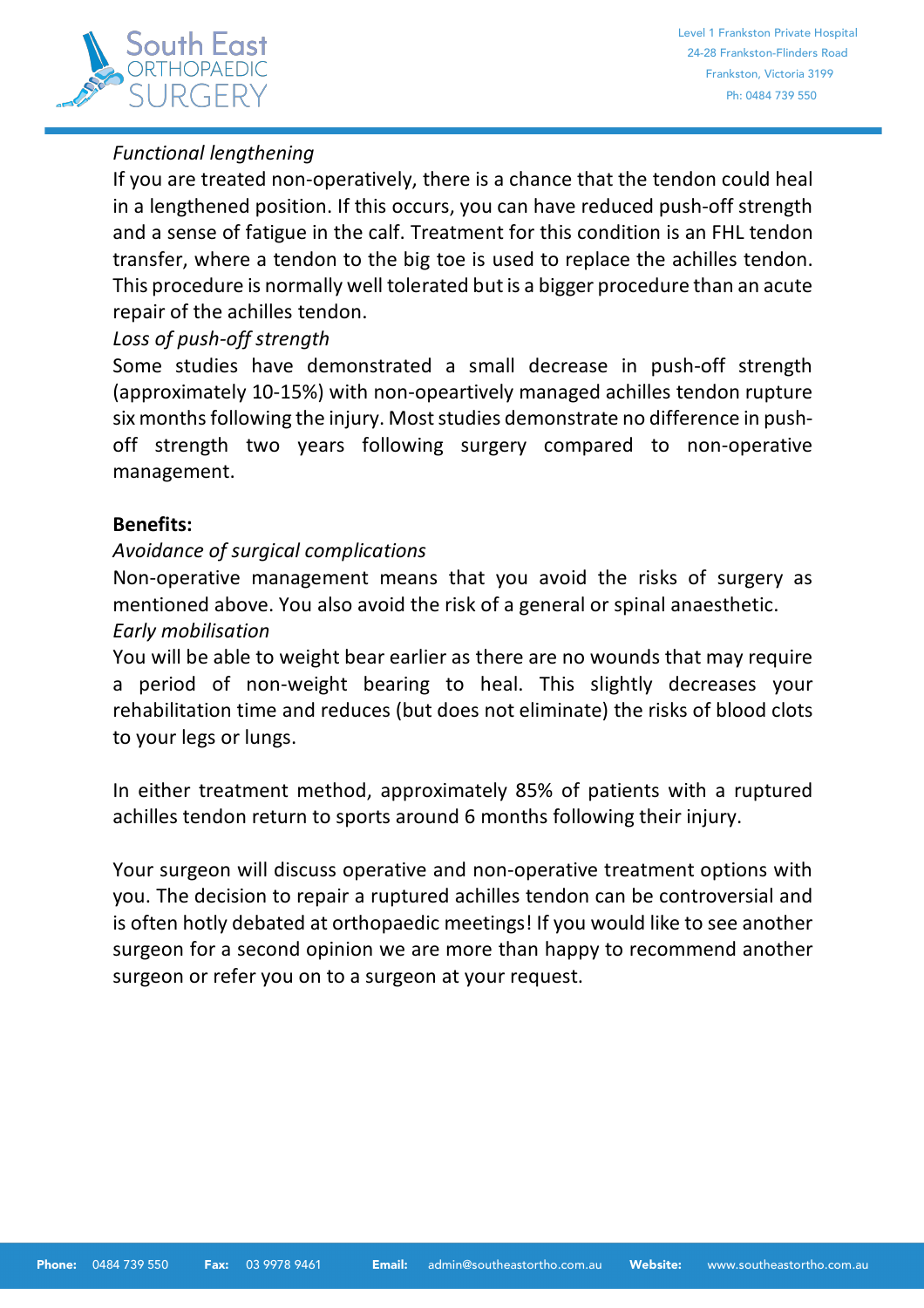

### **POST-INJURY REHABILITATION NON-OPERATIVE MANAGEMENT OF RUPTURED ACHILLES TENDON**

#### **Recovery phase**

*0-2 weeks post injury* Plaster backslab with your toe pointed down or CAM boot with heel raise Commence weight bearing in the boot with a heel raise once you have seen your surgeon and the diagnosis of achilles tendon rupture has been confirmed You may need crutches for support Can come out of the boot for showers but need to keep toe pointed down when the boot is off

#### **Transition phase**

*2 – 6 weeks post injury* Continue to CAM boot with 3cm heel raise Weight bear as tolerated in boot and gradually wean off crutches Knee/hip exercises in boot Boot to be worn while sleeping Single leg exercise bike

#### **Return to activity phase**

*6 to 10 weeks post injury* Remove 1cm heel raise per fortnight Continue to weight bear as tolerated in boot Can come out of boot for gentle non-weight bearing range of motion exercises of the ankle Can start swimming provided pushing off the wall and diving is avoided

#### **Prevention phase**

*10-12 weeks post injury and onwards* Remove heel lift altogether Exercises:

- Dorsiflexion stretching (slowly)
- Graduated resistance exercises
- Incision mobilisation
- Fitness/cardiovascular exercises to include weight bearing eg cycling, elliptical machine, walking, swimming
- Closed chain exercises and functional activities

#### *12 weeks post-operatively and onwards*

Remove boot altogether

Exercises:

- Commence open chain exercises and functional activities
- Progress range of motion, strength and proprioception
- Commence plyometric training
- Commence sports specific retraining